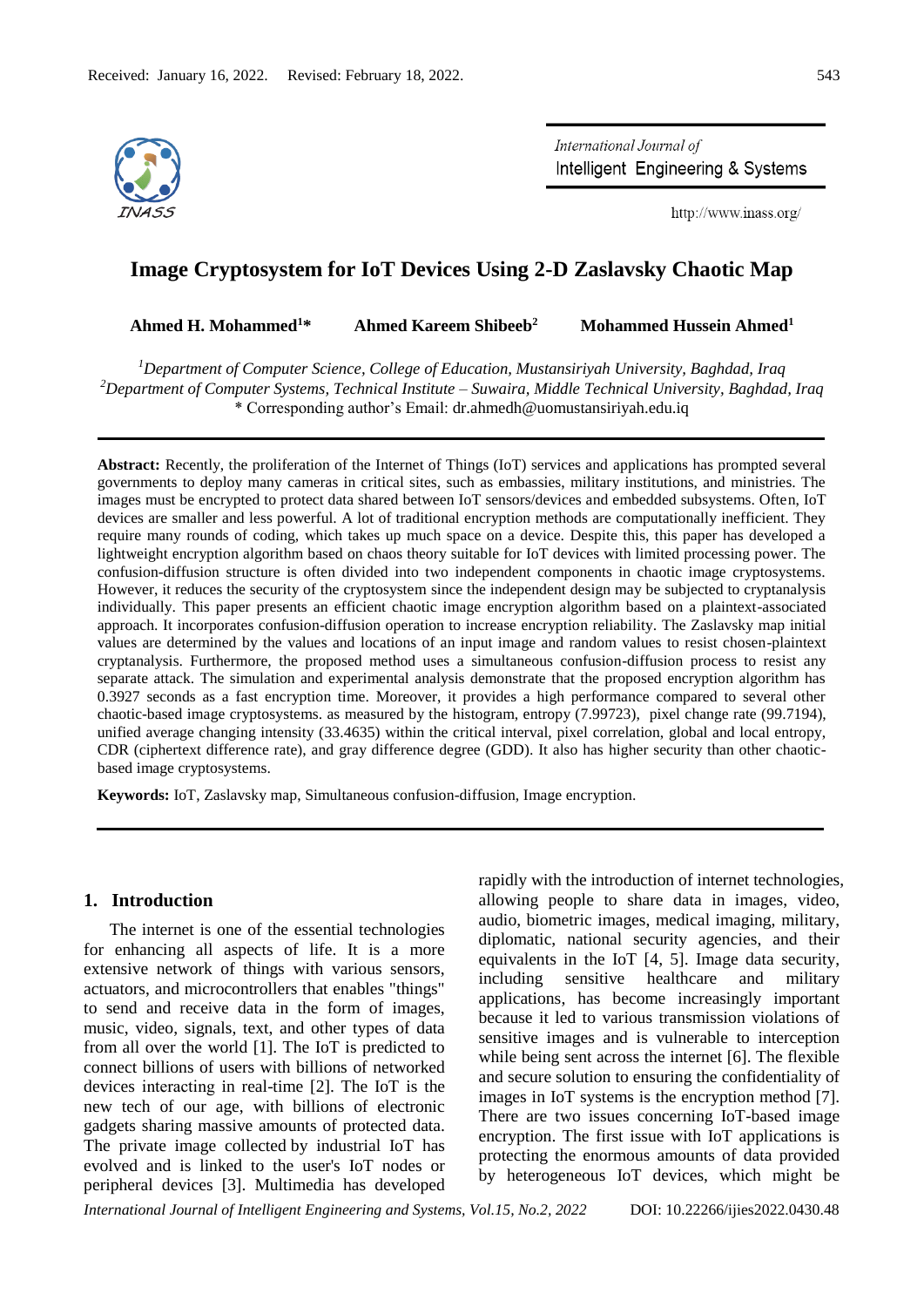targeted for cyber-attacks [8]. The second issue is that IoT comes with many restricted devices connected over the network to interact with users and IoT services [9]. Cryptography is a specific branch of communication security science that conceals the content of data transmissions also used in IoT applications based on two types. Firstly, symmetric algorithms use the identical key safely sent between the sender and the recipient for encryption and decryption [10]. Secondly, Asymmetric algorithms use two distinct keys, the public key transmitted between parties and private keys that are never broadcast across the network to ensure security. Even if the hacker had the public key, he could not decipher the encrypted message unless the secret key was known to him [11]. Asymmetric algorithms required more resources and were more challenging to implement than symmetric algorithms. Most IoT applications use symmetric algorithms because they are simple to construct, consume fewer resources, and more secure as long as adversaries find it challenging to crack the key [12]. Lightweight cryptography refers to cryptographic methods that ensure low memory demands and execution time with limited resources to meet the needs of IoT applications. At the same time, lightweight methods must satisfy the application's security requirements [13]. Standard encryption methods, such as MD5, IDEA, AES, and others, are not proper for encryption in IoT because of sensor and device resources limits. Moreover, image features are highly relative between neighboring pixels, and data redundancy necessitates complex specific processing capabilities [14].

In chaotic image cryptosystems, the confusiondiffusion structure is usually split into two halves which yields a weaker cryptosystem since each different design may be cryptanalysis. This paper is improved by using the confusion-diffusion procedure and plaintext-associated technique to provide an efficient chaotic image encryption algorithm. Following iteration of the Zaslavsky map, we arrange ting matrices in ascending and descending order for permutation and diffusion operations, respectively. At the end of the process, the combined permutation-diffusion approach is employed to confuse and disperse image information simultaneously.

# **2. Related work**

There are a variety of approaches that can be used to protect data from IoT devices. On the other hand, image encryption continues to have some limitations in terms of how quickly it can be completed and how secure it is. This paper aims to develop a reliable image encryption method for IoT devices, emphasising the numerous chaotic image cryptosystems recently introduced for IoT applications.

Seema et al. (2019) proposed an image encryption-based chaotic logistic map with confusion and diffusion process where the logistic parameter is taken as the encryption key and attuned to adopting the LCA algorithm [15]. Lixiang et al. (2020) suggested a compressed sensing (CS) model based on chaotic systems for sending images securely and satisfying IoT further of resourceconstrained by adopting a corresponding parallel reconstruction algorithm in IoT application [16]. Andrew Boutros et al. (2017) combined two types of chaotic maps, the Arnold's Cat and the cascaded discrete duffing equations for image cryptosystem with confusion and diffusion [17]. Ahmad et al. (2019) coupled two chaotic (lightweight Chebyshev and Intertwining) maps for image encryption with Lifting Wavelet Transform (LWT), further enhancing confusion and diffusion processes [18]. Omrani and Sliman (2019) proposed a cryptography system based on Extended CatMap to maintain a low correlation of the data content and reduce the critical factor processing time and memory use in IoT [19]. K. Rarhi and S. Saha (2020) merged two hyperchaotic maps for image encryption, the Lorenz attractor with the Rossler system; besides, they employed the DNA encoding techniques and neural network to manage the permutation and substitution image encryption process [20]. E.E. Garcíahi (2020) improved the randomness of five chaotic maps to encrypt images across wireless communication schemes and implemented them in PICmicrocontroller via ZigBee channels [21]. Y. Zhang et al. (2020) proposed an image encryption-based neural network and XoR operation with the key generated by chaotic systems and the S-box of AES to achieve diffusion [22]. Z. Hua and colleagues (2020) developed an encryption algorithm for images with three color planes based on a twodimensional logistic tent modular map (2DLTMM) [23]. Guangfeng C et al. (2020) have proposed a color-image encryption technique that uses hyperchaotic and permute-diffusion through combining R, G, and B components and increasing the dependence of each variable on the others [24]. Manish G et al. (2021) proposed symmetric image encryption based on the double point crossover and uniform mutation operators [25]. Land et al. (2020) suggested using message transmission and a twologistic map to produce pseudorandom edge pixel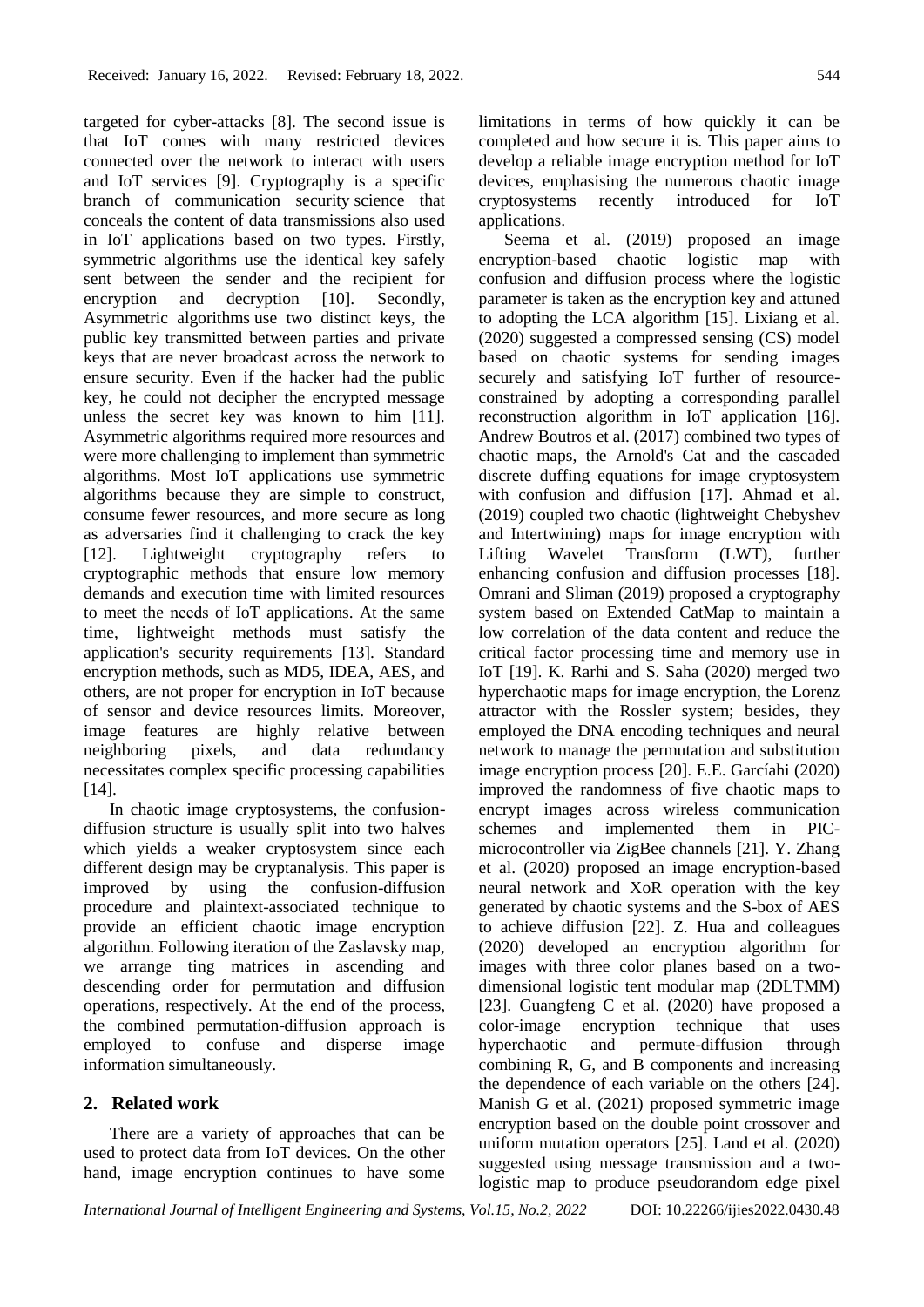sets [26]. Siva J et al. (2020) implemented an image encryption method with chaotic system qualities was constructed on a 32-bit microcontroller with chaos system traits to encrypt grayscale images [27]. S. Satyabrata et al. (2021). suggested an efficient, lightweight, and secure image encryption method based on 2-D Von-Neumann Cellular Automata (VCA) dubbed IEVCA [28]. Gao et al. (2020) suggested combining Feistel architecture with short comparable encryption based on sliding window (SCESW) For edge computing security [29]. Jalal et al. (2020) presented Stable IoT coding technique. It uses a 64-bit block encryption key to encrypt data; a simple vocabulary comprising fundamental arithmetic operations may also be used [30]. Kiran V. and Shantharama C. (2021) proposed ARX/MRX, which stands for Addition Modulo/Multiplication Modulo, Rotation, and XOR. The cipher techniques employed reversible logic and Vedic Mathematics. It was implanted with reversible logic. It is based on Vedic mathematics and reversible logic [31]. Badr M. et al. (2021) proposed a lightweight cryptosystem for IoT devices with limited resources that uses AES and a novel chaotic S-box [32]. Zhang Y (2020) proposed image encryption algorithm uses a lifting algorithm by dividing the image into low- and high-frequency components. Chaos generates pseudorandom sequences and disrupts the two sets of features [33]. Mingwu Z et al. (2019) offer a large-scale image encryption technique. A hyperchaotic Chen system is calculated using SHA-512 and chaotic sequences. Then the image is permuted using pixel scrambling and cyclic shift. The XOR procedure also improves pixel correlation [34].

### **3. IoT system design**

The confidentiality of IoT images is one of the most critical parts of IoT security that prevents unauthorized access and often delayed communications due to the additional operations used during the device process within the network.

Therefore, this paper proposed to deal with the trade-off between achieving a low correlation with the original image, including insufficient IoT computing resources. To build a lightweight image encryption algorithm, three essential components are required sensors, processors, and applications; each layer must have its properties to develop a proper IoT system, as shown in Fig. 1.

### **3.1 IoT sensor**

The perception layer describes the front-end



Figure. 1 The proposed IoT model

devices and the crucial structure sections of the IoT,also known as the sensor layer achieved in the bottom layer of IoT architecture; such sensors are gas, water quality, moisture.

For machines and people to interpret these sensors' data, they must be converted into digital or analog signals. In the proposed architecture, an IoT camera is used in the IoT system to obtain images about the environment and dispatch them to the upper layer. To be easily recognizable over an extensive network, they should collect real-time data and have identifiable devices with an individual IP address.

### **3.2 IoT processors**

Processors are the brain of every IoT system. Applications may operate processors to analyze received sensor data and extract relevant info from the vast raw data collected.

The second step in the IoT system is securing the receiving image from the camera connected with the Raspberry Pi device by performing the proposed chaotic encryption. It can process data since it has processors within. Arduino and Raspberry Pi are the most popular IoT gadgets.

Arduino is a single-purpose open-source platform microcontroller that links to a computer. Arduino boards can accept analog or digital data from sensors and convert it into an output, such as starting a motor, turning on/off LEDs, connecting to the internet, and more.

Raspberry Pi is a mini-computer with an OS sometimes known as the Raspbian operating system. It can run many programs at once. The Raspbian operating system is a free and open-source Linux alternative that keeps the Raspberry Pi's price low. The Raspberry Pi models are considered essential components of the IoT concept.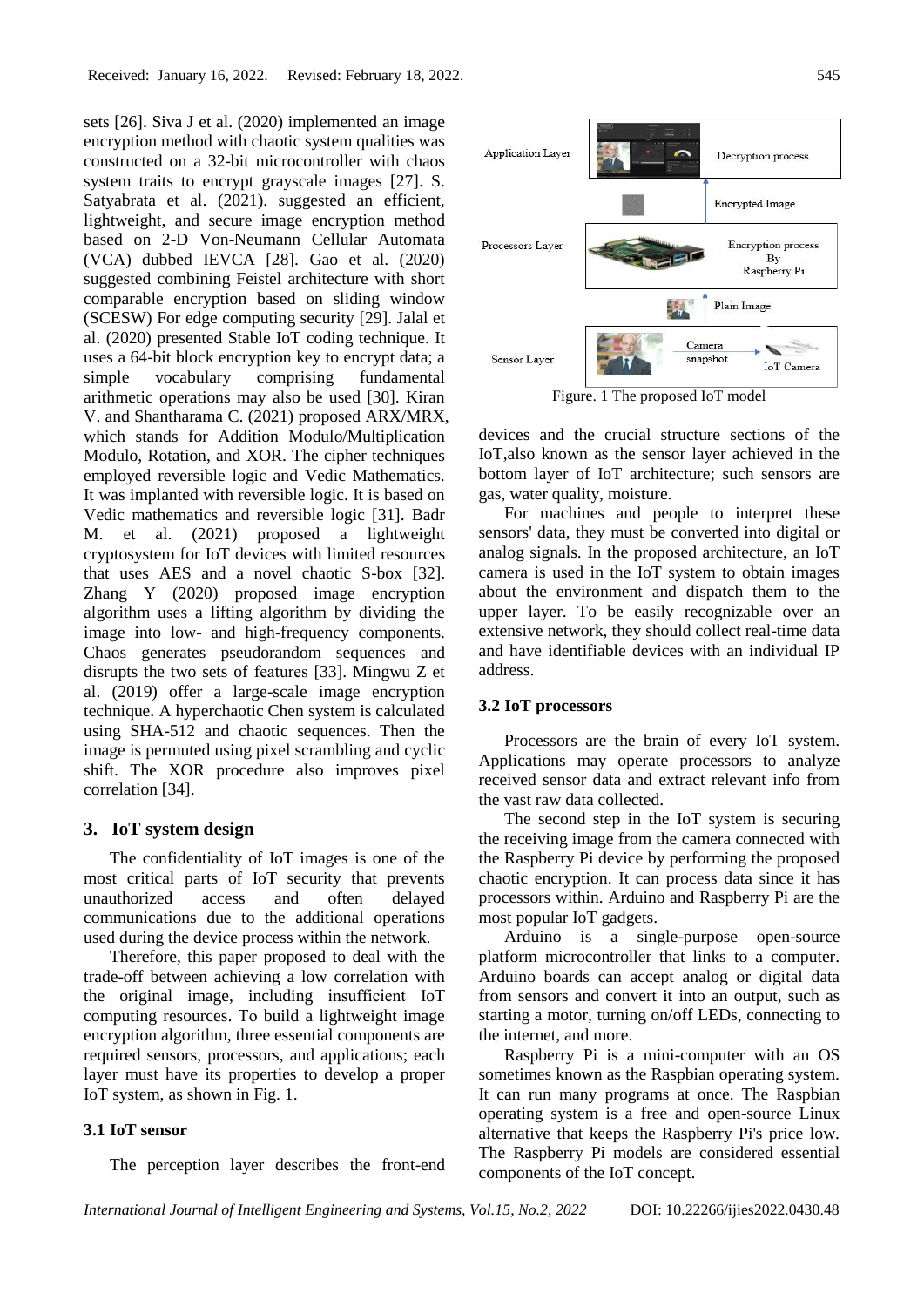### **3.3 IoT application**

This layer, known as the business layer, is created at the top of the IoT architecture. Many of the applications on this layer are used to offer cybersecurity to the end-user. The suggested chaotic algorithm is used in this layer to decrypt the received image before transmitting the plain image to the user.

## **4. The proposed image encryption scheme**

One-dimensional maps have essential mathematical functions, a small key size, and an unsafe cryptosystem [35, 36]. Consequently, they are more vulnerable to assault than highdimensional chaotic maps, which are more resistant and can survive attacks more effectively than onedimensional maps [37]. Nevertheless, their implementation in hardware and software requires a significant amount of time to complete [38]. As a result, we adopt a two-dimensional Zaslavsky map to avoid the difficulties mentioned above and contain more parameters than a two-dimensional Henon map [39]. George M. Zaslavsky presented in 1978 Zaslavsky map is a two-dimensional dynamic system [40], which is defined as follows:

$$
\begin{cases}\ny_{n+1} = y_n + v(1 + \mu z_n) \exp[\cos(2\pi y_n)] \text{Mod1} \\
z_{n+1} = e^{-\tau} [z_n + \varepsilon \cos(2\pi y_n)] \\
\mu = \frac{1 - e^{-\tau}}{\tau}\n\end{cases}
$$
\n(1)

Where y and z are the two Zaslavsky sequences, whereas the variables  $v$ ,  $\varepsilon$ , and  $\tau$  are the control parameters. When  $v = 4$ ,  $\varepsilon = 2.3$  and  $\tau = 3$ , the Zaslavsky map can reach a chaotic state. The



Figure. 2 The chaotic attractor of the Zaslavsky map

chaotic attractor of the Zaslavsky map is explained in Fig. 2.

This section summarizes the key phases of the proposed method when starting values of the Zaslavsky map are determined by the values and locations of an input image and random values. We arrange ting matrices in ascending and descending order for permutation and diffusion operations after iterating the Zaslavsky map. Finally, the combined permutation-diffusion method is used to confuse and diffuse the image information concurrently as shown in Fig. 3.

The following are the major stages of the proposed encryption algorithm:

Step 1: Input the plaintext image PI (i,j) with size  $M \times N$ , initial, values  $(X, Y)$  and control parameters of the Zaslavsky map ( $\nu \varepsilon$ , and  $\tau$ ).

Step 2: Iterate the Zaslavsky map until the  $1 M \times$ N to avoid transit and generate e initial random matrices  $(D_1, D_2, and D_3)$ .

Step 3: Update Zaslavsky map values  $(X_{MN},$  $Y_{MN}$ ) based on initial random matrices ( $D_1$ ,  $D_2$ , and  $D_3$ ), pixel values PI (i,j), and pixel positions (i,j) to



Figure. 3 The proposed encryption system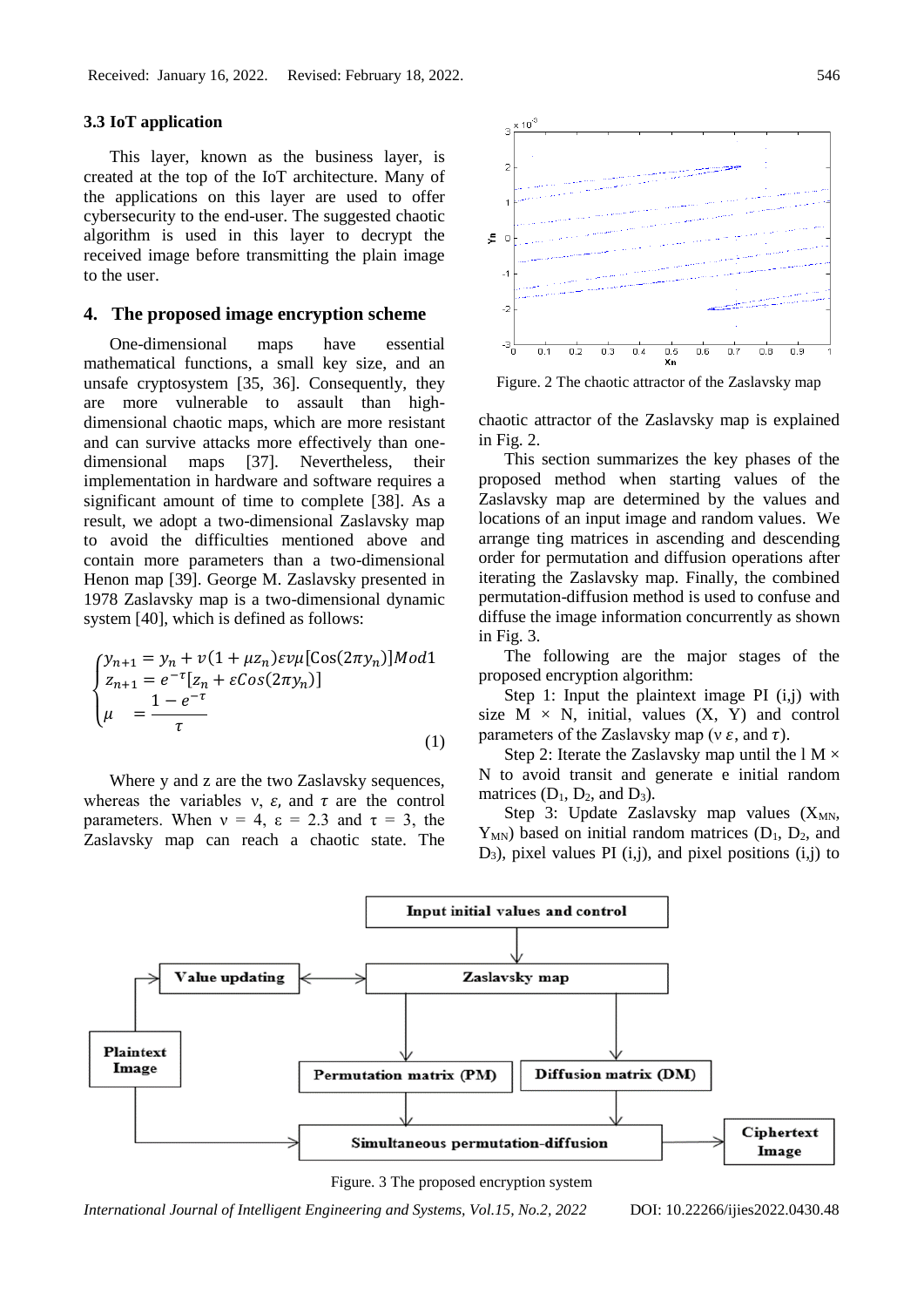avoid a known-plaintext and chosen-plaintext attacks as follows:

$$
F(PI) = \sum_{i=0}^{m} \sum_{j=0}^{n} \frac{D_1[i]}{D_2[j]} + \frac{D_3[PI(i,j)]}{M \times N \times 256}
$$
 (2)

$$
\begin{cases} X_{MN+1} = X_{MN} + F \text{ Mod } 1\\ Y_{MN+1} = Y_{MN} + F \text{ Mod } 1 \end{cases} (3)
$$

Step 4: Set the loop variable of the encryption round  $t=1$ .

Step 5: Continue Iterating the Zaslavsky map to generate two random matrices with  $M \times N$  size: permutation matrix (PM) and diffusion matrix (DM).

Step 6: Sort the permutation matrix (PM) elements ascending and descending to get the index matrices of the ordered elements PM<sup>a</sup> and PM<sup>d</sup>, respectively.

Step 7: Obtain the diffusion matrix by normalizing the elements of DM as follows:

$$
DM(i, j) = [DM(i, j) \times 10^{14}] \text{Mod}256 \quad (4)
$$

Here  $[x]$  is a mathematical function around the x to the nearest integer value.

Step 8: Beginning from the first to last row, we use Eq. (5) to permute and diffuse the image pixels (PI) simultaneously.

Where  $\oplus$  denotes to XOR operation.

Step 9: Increase the loop variable of encryption round  $t=t+1$ .

Step 10: Return to step 5 until the encryption round T is reached.

The decryption procedure is achieved at the receiver side by reversing the stage of simultaneous permutation-diffusion as Eq. (6).

$$
CI_{PM^{a}i,j,j} = \begin{cases} (DM_{i,j} \oplus (PI_{PM^{d}j,PM^{a}i,j} + PI_{PM^{a}M,N,N}))Mod 256 IF i = 1 and j = 1\\ (DM_{i,j} \oplus (PI_{PM^{d}j,PM^{a}i,j} + CI_{PM^{a}i-1,N,N}))Mod 256 IF i \neq 1 and j = 1\\ (DM_{i,j} \oplus (PI_{PM^{d}j,PM^{a}i,j} + CI_{PM^{a}i-1,N,N}))Mod 256 IF j \neq 1 \end{cases}
$$
(5)

$$
PI_{PM^{d}i_{jPM^{d}i_{j}}P^{M^{d}i_{j}}} = \begin{cases} (DM_{i,j} \oplus (CI_{PM^{d}i_{j},j} - PI_{PM^{d}i_{M,N},N}))Mod 256 IF i = 1 and j = 1\\ (DM_{i,j} \oplus (CI_{PM^{d}i_{j},j} - CI_{PM^{d}i_{i-1,N},N}))Mod 256 IF i \neq 1 and j = 1\\ (DM_{i,j} \oplus (CI_{PM^{d}i_{j},j} - CI_{PM^{d}i_{j-1},j-1}))Mod 256 IF j \neq 1 \end{cases} \tag{6}
$$

#### **5. Experimental results and discussion**

### **5.1 Histogram test**

In the case of a digital image, an image histogram is a kind of histogram that serves as a graphical representation of the color distribution. The number of pixels is shown for each total value. A glance at the histogram reveals the whole tone distribution. This image histogram represents the RGB-level frequency. It is one of the most magnificent statistical vivid nesses of an image. After encryption, the histogram of the F-16 images, as shown in Fig. 4, confirmed that the presented method achieved an efficient result after encryption. In addition to the visual result, the distribution of pixels can be justified by a quantitative measure known as chi-square, defined by the following mathematical formula [41].

$$
X^2 = \sum_{i=1}^{256} \frac{(P_i - E)}{E} \tag{7}
$$

Where  $P_i$  and E represents the actual and anticipated numbers of each of the 256 gray level

Table 1. Quantitative analysis of pixels distribution

| Image    | Original image | Encrypted image |
|----------|----------------|-----------------|
| $F-16$   | 822925.9603    | 259.4973        |
| Mandrill | 101863.4616    | 264.1074        |
| Splash   | 951959.3021    | 271.3498        |
| Peppers  | 340999.4414    | 260.8383        |
| House    | 257525.5384    | 258.5586        |

values in the image under test. The encrypted image passes the Chi-square measure if  $X^2$  < 293.2478 at significance  $\alpha = 0.05$ . Table 1 reflects the success of the proposed image cryptosystem.

#### **5.2 Correlation coefficient analysis**

The correlation between pixels is checked for statistical attacks and zero for optimal encryption.

The correlation is tested using random pairings of plain and encrypted images. Three thousand pairings are chosen randomly to verify the correlation coefficient using the following equations:[42]

$$
E(x) = \frac{1}{N} \sum_{i=1}^{N} x_i
$$
 (8)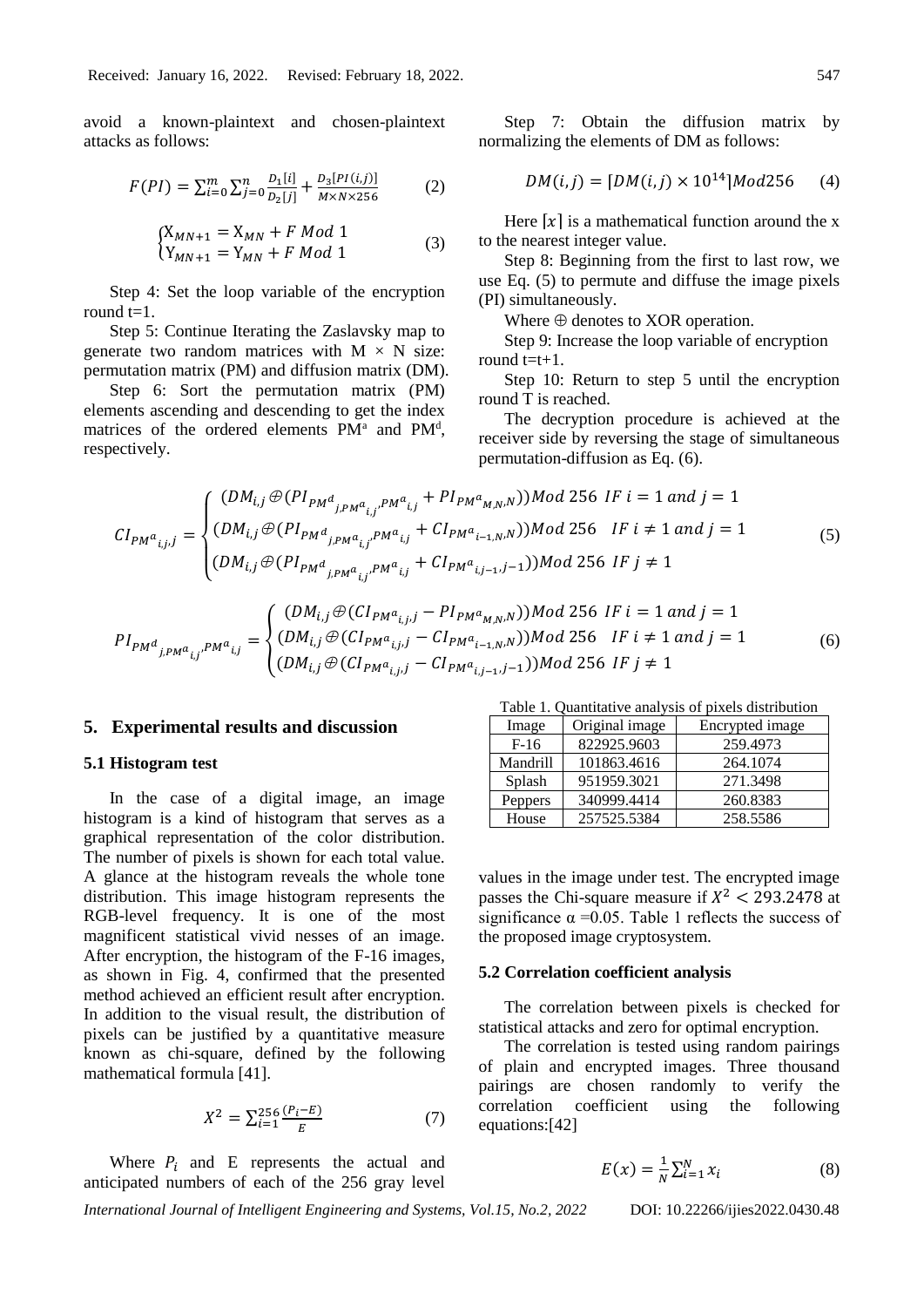

Figure. 4 Histogram test of F-16 image

Table 2. Correlation coefficients in different directions

|    | Plaintext image |                                       |                           | Ciphertext image                                     |           |           |
|----|-----------------|---------------------------------------|---------------------------|------------------------------------------------------|-----------|-----------|
| no | H               | V                                     | D                         | H                                                    | V         | D         |
| 1  |                 | 0.9758 0.9336 0.9199                  |                           | 0.0004                                               | $-0.0015$ | 0.0002    |
| 2  |                 |                                       |                           | $\vert 0.9163 \vert 0.9505 \vert 0.972 \vert 0.0014$ | 0.0004    | 0.0007    |
| 3  | 0.9249          |                                       | $0.942$   0.9655   0.0003 |                                                      | 0.0012    | $-0.0023$ |
| 4  |                 | $0.9697 \mid 0.9172 \mid 0.9529 \mid$ |                           | 0.0008                                               | 0.0031    | $-0.0005$ |
| 5  |                 | $0.9556$ 0.9458 0.9181 -0.0021        |                           |                                                      | 0.0009    | $-0.0003$ |

$$
D(x) = \frac{1}{N} \sum_{i=1}^{N} (x_i - E(x))^2
$$
 (9)

$$
CC_{xy} = \frac{\frac{1}{N} \sum_{i=1}^{N} (x_i - E(x))(y_i - E(y))}{\sqrt{D(x)} \sqrt{D(y)}} \tag{10}
$$

The total pixels designated by N,  $E(x)$ , and  $E(y)$ are the mean values of  $x_i$  and  $y_i$ . The correlation coefficients of five imagers are shown in Table 2. The findings show that the encrypted images have low correlation coefficients. These correlation tests show that the image cryptosystem is near zero, preventing a statistical attack from yielding valuable information.

# **5.3 Shannon entropy analysis**

Entropy is one of the most important works of the French mathematician Claude Shannon. In an image, it must be applied in each band of this depending on its type of color space. This test analyzes the histogram of the figure after it has been coded and determines if its frequency distribution is much more uniform than that of the original image. It is known that 255 is the maximum value of a pixel, and for its binary expression, it requires 8 bits; this implies that the perfect distribution of an image after being encrypted must be 8, which is unlikely to happen in practice. Therefore, any value greater than 7.9 indicates a high entropy level [43]. Eq. (11) calculates entropy.

Table 3. Global entropy test and local entropy test at k  $= 30$ , T b= 1936 and a = 0.001

| Image                                             | F-16  Mandrill Splash   Peppers   House |  |  |
|---------------------------------------------------|-----------------------------------------|--|--|
| Global entropy 7.9998 7.9997 7.9998 7.9999 7.9986 |                                         |  |  |
| Local entropy 7.9762 7.9684 7.9791 7.9695 7.9938  |                                         |  |  |

$$
E(w) = \sum_{i=1}^{M} P(z_i) \log_2 P(z_i)
$$
 (11)

Where  $P(z_i)$  represents the probability of message  $z_i$  and M is the total value of  $z_i$ . Wu et al. used local Shannon entropy over randomly selected non-overlapping image blocks with fixed number of pixels  $(T_b)$  to overcome inaccuracy, inconsistency, and low efficiency problems in traditional entropy [44]. The local Shannon entropy is defined as:

$$
\overline{E_{k,T_b}}(w) = \frac{1}{k} \sum_{i=1}^{k} E(w_i)
$$
 (12)

Where  $E(w_i)$  is the traditional entropy of nonoverlapping image blocks  $w_i$ . For a significant image cryptosystem, the  $E_{k,T_h}(w) \in$ [7.9015, 7.9034] at  $k = 30$  and  $T_b = 1936$  and confidence parameter  $a = 0.001$ . As reported in Table 3, the local entropy values of the encrypted image fall into an ideal interval that protects the output image of the proposed scheme against different statistical attacks.

#### **5.4 Keyspace and key sensitivity**

The secret keyspace is the size of the total of all variables utilized in the cryptosystem. To avoid brute-force attacks, the secret keyspace should be greater than  $2^{100}$  [45]. For our proposed image cryptosystem, the secret keys are comprised of the initial values,  $y_0, z_0, v, \varepsilon$ ,  $\tau$  and the encryption round T. Using the double-precision IEEE-754 standard, each initial value and control parameter of the Zaslavsky map will take  $10^{15}$ . Consequently, the total key size of the proposed method is around  $(10^{15})^5$   $\approx$  $2^{250}$ , which is more than  $2^{100}$ , rendering brute-force attacks impossible.

One standard procedure for checking the sensitivities of these secret keys is to decipher the encrypted image with a key slightly modified by  $\Delta$ CK (i.e., changing  $y_0$  to  $y_0 + \Delta$ CK or  $y_0 - \Delta$ CK). Then, the proposed scheme uses a ciphertext difference rate (CDR) test to verify the difference between the decrypted images and the original one in the proposed image encryption algorithm. This measure can be obtained by the following equations [46].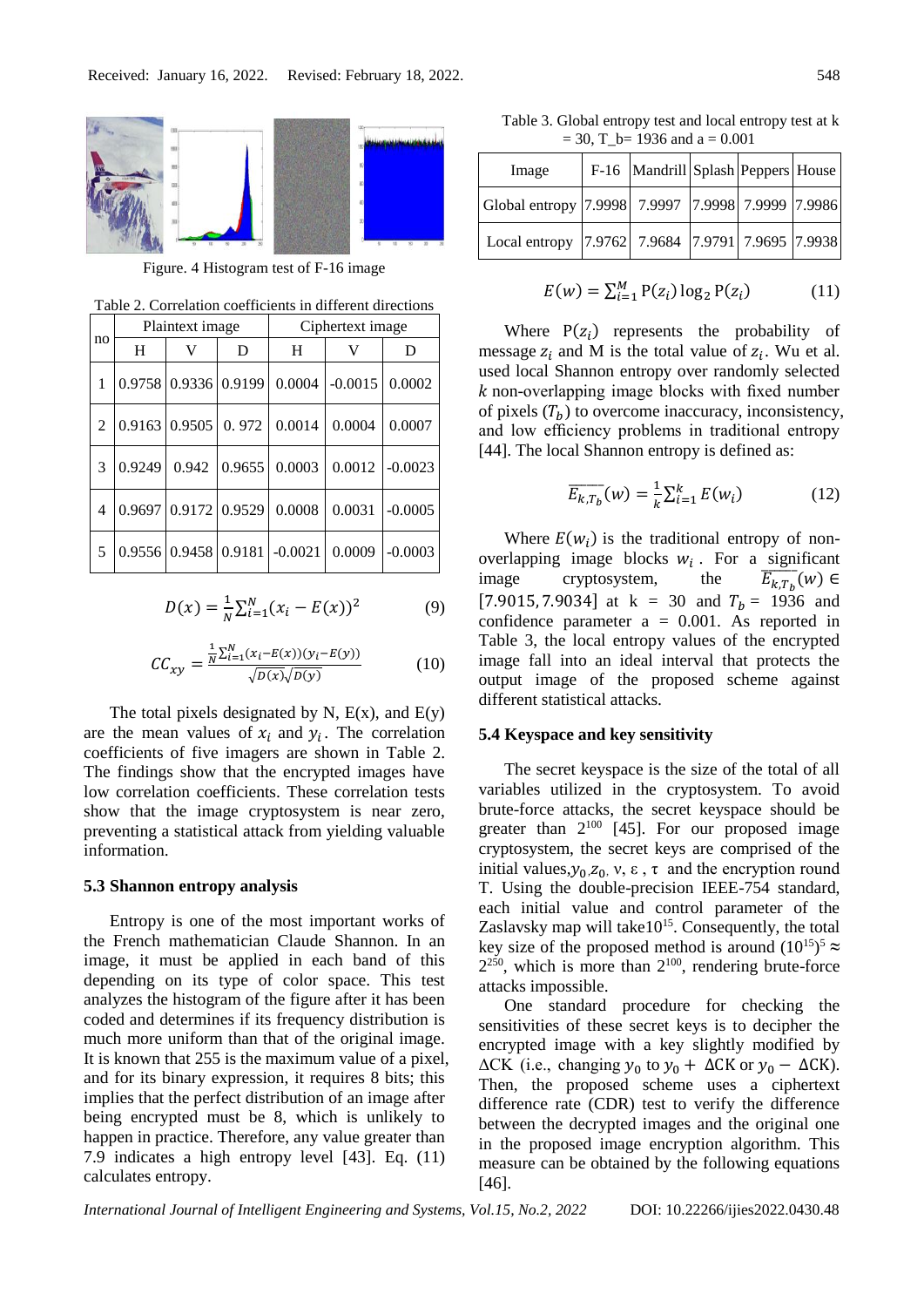Table 4. Ciphertext difference rate (CDR) analysis of F-16 image for different secret keys CK with  $\Delta$ CK = 10-15 for initial conditions and control parameters and  $\Delta$ CK = 100 for idle iterations

| Modified CK  | CK value | CDR%    |
|--------------|----------|---------|
| $V_{\Omega}$ | 0.1      | 99.6873 |
| $z_0$        | 0.1      | 99.5862 |
|              |          | 99.7441 |
| ε.           | 2.3      | 99.685  |
|              |          | 99.7038 |
|              | 12       | 99.6802 |

$$
Diff(I1(i, j), I2(i, j)) =\n(0 IF I1(i, j) = I2(i, j)\n(1 IF I1(i, j) \neq I2(i, j)
$$
\n(13)

$$
Diff(I_1, I_2) = \sum_{ij} Diff(I_1(i, j), I_2(i, j)) \quad (14)
$$

$$
CDR = \sum_{ij} \frac{DiffI(Cl_1,Cl_2) + DiffI(Cl_1,Cl_3)}{2 \times M \times N} \times 100\% \tag{15}
$$

Where  $CI_1$ ,  $CI_2$  and  $CI_3$  are cipher images using different encryption keys CK,  $CK + \Delta K$ , and CK −ΔCK, respectively. In general, having a CDR of more than 99% is considered a sufficient key sensitivity for an encryption scheme. To calculate CDR for the proposed scheme, the proposed algorithm modifies the entire secret key with a tiny change +  $\Delta$ CK and  $-\Delta$ CK on the F-16 image, as explained in Table 4. Based on the obtained results, it can be observed that the proposed cryptosystem provides a higher value of CDR. Hence, the proposed scheme performs well in the CDR measure.

### **5.5 Gray difference degree analysis**

A gray difference degree (GDD) test is performed to examine the scrambling efficiency of the image encryption algorithm. To evaluate the GDD for the  $M \times N$  image, first, we have to calculate the gray difference (GD) for all pixels except the pixels of the edges with the following expression:

$$
GD(x,y) = \frac{\sum [I(x,y) - I(\overline{x},\overline{y})]^2}{4}
$$
 (16)

Where  $I(x, y)$  represents the gray value of image pixel, and  $I(\bar{x}, \bar{y})$  is a gray value of four neighborhood pixels at  $(x + 1, y)$ ,  $(x - 1, y)$ ,  $(x, y + 1)$  and  $(x, y - 1)$  positions. After that, the result of a gray difference degree can be computed by using Eqs.  $(17)$  and  $(18)$ .

$$
E\big(GD(x,y)\big) = \frac{\sum_{x=2}^{M-1} \sum_{y=2}^{N-1} GD(x,y)}{(M-2)(N-2)}\tag{17}
$$

Table 5. GDD measures results and comparisons with other cryptosystems

|  | Image   F-16   Mandrill   Splash   Peppers   House |  |  |
|--|----------------------------------------------------|--|--|
|  | GDD   7.9861   7.9924   7.9792   7.9868   7.9915   |  |  |

$$
GDD = \frac{\left[\overline{o}(GD(x, y)) - o(GD(x, y))\right]}{\left[\overline{o}(GD(x, y)) + o(GD(x, y))\right]}
$$
(18)

Where O and  $\overline{0}$  refer to the average neighborhood gray difference between plaintext images and the ciphertext images, respectively. A gray difference degree near one means that the cryptosystem is very difficult to reveal. As obtained from the comparison results in Table 5, the gray difference degree of the proposed algorithm is close to one, which means that there is a negligible relationship among original and encrypted images.

### **5.6 Resistance to differential attack**

Most of the time, a cracker makes a modest modification to the pixels of the main image. It then utilizes the same encryption method to encrypt images comparable to the first. A plain image and an encrypted image are used in conjunction with this technique to determine the relationship. To determine whether or not the suggested method is resistant to differential assaults, we used the number of pixels change rate (NPCR) and the unified average changing intensity (UACI) metrics. The NPCR and UACI may be calculated using the formulae shown below:

$$
V(i,j) = \begin{cases} 0 & \text{IF } CI_1(i,j) = CI_2(i,j) \\ 1 & \text{IF } CI_1(i,j) \neq CI_2(i,j) \end{cases} \tag{19}
$$

$$
NPCR = \sum_{ij} \frac{V(i,j)}{M \times N} \times 100\%
$$
 (20)

$$
UACI = \sum_{ij} \frac{|CI_1(i,j) - CI_2(i,j)|}{255 \times M \times N}
$$
 (21)

Where  $CI_1(i, j)$  and  $CI_2(i, j)$  are the two encrypted images referring to the original image before and after a little modify; M and N determine the image length and width, respectively. The ideal NPCR and UACI depend on the image size and significance level  $\alpha$  according to obtained results in [47], where the  $512\times512$  gray image passe pass all theoretical NPCR critical values at significance level  $(\alpha = 0.05)$ ,  $(\alpha = 0.01)$  and  $(\alpha = 0.001)$  if the result of  $NPCR \ge 99.5893\%$ . It passes the UACI test if the result within the critical interval of (33.3730%, 33.5541%), (33.3445%, 33.5826%) and (33.3115%, 33.6156%) at significance level ( $\alpha = 0.05$ ), ( $\alpha =$ 0.01) and ( $\alpha = 0.001$ ), respectively. The results in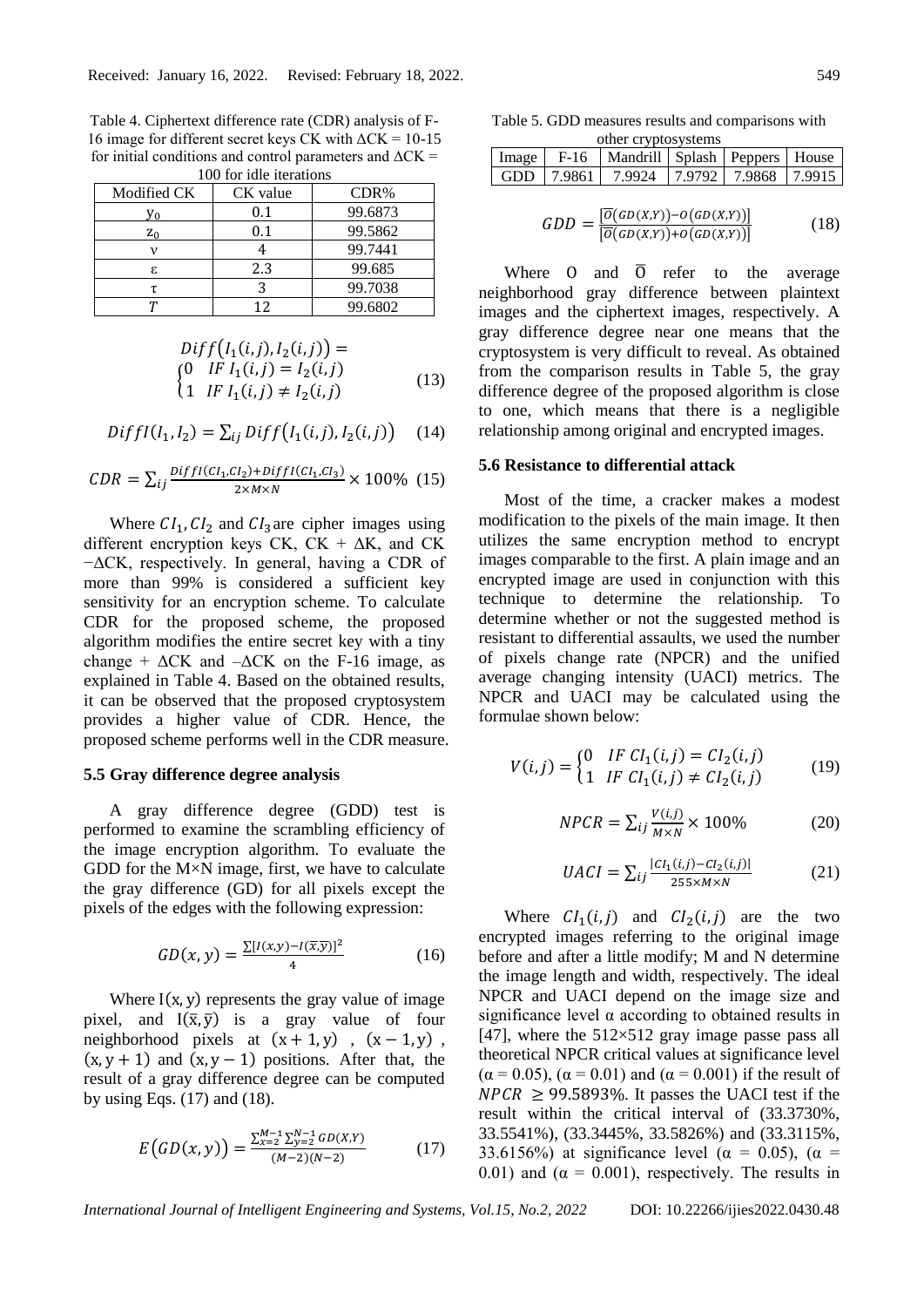Images NPCR%  $\alpha = 0.05$   $\alpha = 0.01$   $\alpha = 0.001$ <br>00.59020 00.5910  $\alpha = 0.0178$ 99.5893% 99.581% 99.5717% F-16 99.7133 Succeed Succeed Succeed Mandrill 99.6826 Succeed Succeed Succeed Splash 99.7428 Succeed Succeed Succeed Peppers 99.6937 Succeed Succeed Succeed House 99.7053 Succeed Succeed Succeed

Table 6. Results of the NPCR measure

|          |             | $\alpha = -0.05$ | $\alpha = -0.01$ | $\alpha = -0.001$ |
|----------|-------------|------------------|------------------|-------------------|
| Images   | <b>UACI</b> | 33.373           | 33.3445          | 33.3115           |
|          |             | $\alpha = +0.05$ | $\alpha = +0.01$ | $\alpha = +0.001$ |
|          |             | 33.5541          | 33.5826          | 33.6156           |
| $F-16$   | 33.4508     | Succeed          | Succeed          | Succeed           |
| Mandrill | 33.5211     | Succeed          | Succeed          | Succeed           |
| Splash   | 33.5327     | Succeed          | Succeed          | Succeed           |
| Peppers  | 33.3809     | Succeed          | Succeed          | Succeed           |
| House    | 33.5295     | Succeed          | Succeed          | Succeed           |

Table 6 and Table 7 demonstrate that the proposed cryptosystem is resistant to differential attacks.

### **5.7 Performance comparison**

The performance of the suggested technique is compared to that of current schemes in Refs. [22, 23, 25-27, 30, 33]. Table 9 compares our method's keyspace, entropion, NPCR and UACI dominance on images to the prior techniques.

The suggested method's superiority is mostly due to its utilization of integrated confusion and diffusion processes, as well as unencrypted image information, for its starting states.

Compared to earlier cryptosystems, the proposed system efficient, has a higher performance, and can withstand contemporary assaults.

### **5.8 Analysis of running time**

Encryption speed is critical for a safe IoT connection. Thus, comparing results from various algorithms in different contexts is challenging. For

Table 8. The speed analysis comparison results

| Schemes  | Encryption<br>time<br>(Unit: s) | ET     | Megabytes<br>per second | Cycles<br>per byte |
|----------|---------------------------------|--------|-------------------------|--------------------|
| Proposed | 0.3927                          | 7.9114 | 1.9099                  | 1099               |
| Ref [22] | 0.5101                          | 1.4703 | 10.20                   | 2500               |
| Ref [23] | 0.6093                          | 0.3077 | 10.20                   | 1099               |
| Ref [25] | 1.44                            | 0.1302 | 1.2632                  | 1550               |
| Ref [26] | 0.1098                          | 6.8306 | 18.200                  | 21511              |
| Ref [27] | 1.7815                          | 0.421  | 0.2416                  | 2500               |
| Ref [30] | 0.188                           | 1.3297 | 0.9586                  | 22                 |
| Ref [33] | 2.423                           | 7.9114 | 62.046                  | 21511              |

Table 9. Performance comparison

| Schemes  | Key-<br>space | Entropy | NPCR%   | UAC <sub>1%</sub> |
|----------|---------------|---------|---------|-------------------|
| Proposed | $2^{250}$     | 7.99723 | 99.7194 | 33.4635           |
| Ref [22] | 2250          |         | 99.7133 | 33.4508           |
| Ref [23] | 2512          | 7.99847 | 99.6094 | 29.2600           |
| Ref [25] | $2^{256}$     | 7.99937 | 99.6455 | 33.4674           |
| Ref [26] | $2^{80}$      | 7.9962  | 99.61   | 0.2821            |
| Ref [27] | $2^{128}$     | 7.99932 | 99.6097 | 0.33455           |
| Ref [30] | $2^{128}$     | 7.89    | 99.60   | 31.3394           |
| Ref [33] | 2256          | 7.9981  |         |                   |

these reasons, the suggested cryptosystem's encryption speed is measured by Encryption Throughput (ET) and the Number of required Cycles per Byte (NCpB). Table 8 compares the proposed cryptosystem's encryption time, ET, and NCpB to existing cryptosystems in various situations. These results indicate that the proposed method is suitable for real-time image encryption.

### **6. Conclusion**

The IoT development is expected to make more data and give people different information. IoT cameras are also becoming more popular, leading to many images being shared on social media and the internet every day. Healthcare and environmental monitoring use IoT to send images to the cloud without much human help. It is imperative to encrypt sensitive data before sending it over the internet.

This paper presents a chaotic system based on an integrated confusion-diffusion architecture to secure IoT images. Comparatively to other approaches to image encryption, this one changes the initial circumstances of the chaotic system to detect plaintext better. In order to minimize the association between close pixels, the created chaotic system was used to rearrange them in rows and columns.

The simultaneous confusion dispersion process ensures excellent security by mixing the encrypted pixels using metrics like chi-square, correlation, global and local Shannon entropy, local keyspace CDR encryption quality NPCR UACI and computational time analysis. These findings demonstrate the proposed system's excellent dependability, mean processing time, and resistance to current threats.

## **Conflicts of Interest**

The authors declare that there is no conflict of interest.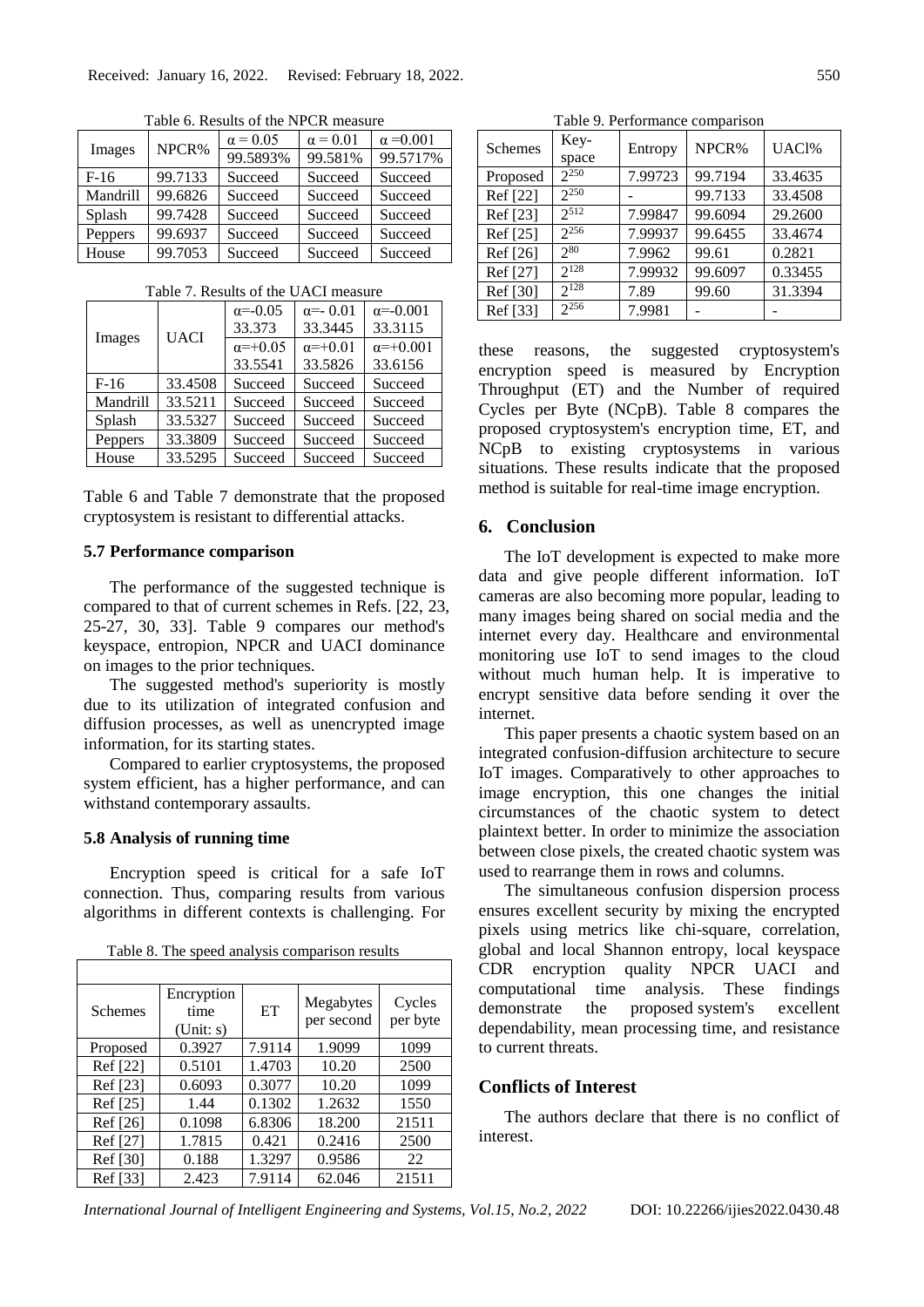### **Author Contributions**

Conceptualization, Ahmed H., Ahmed K. and Mohammed H; methodology and implementation, Ahmed H., Ahmed K.; writing original draft preparation, Ahmed Hashim and Mohammed H.; writing, review and editing, Ahmed Hashim. and Ahmed K; supervision and funding acquisition, Ahmed Hashim, Ahmed K, and Mohammed H.

### **References**

- [1] Z. Guan, W. Yang, L. Zhu, L. Wu, and R. Wang, "Achieving adaptively secure data access control with privacy protection for lightweight IoT devices", *Science China Information Sciences*, Vol. 64, No. 6, pp. 1-14, 2021.
- [2] D. Chattopadhyay and U. K. Ray, "A Scalable, Lightweight and Secure IoT Device Connector Service Using MQTT and ECC", *Lecture Notes in Networks and Systems*, Vol. 292, pp. 387- 398, 2022.
- [3] A. Fotovvat, G. M. E. Rahman, S. S. Vedaei, and K. A. Wahid, "Comparative Performance Analysis of Lightweight Cryptography Algorithms for IoT Sensor Nodes", *IEEE Internet of Things Journal*, Vol. 8, No. 10, pp. 8279-8290, 2021.
- [4] A. Kumar and N. S. Raghava, "An efficient image encryption scheme using elementary cellular automata with novel permutation box", *Multimedia Tools and Applications*, Vol. 80, No. 14, pp. 21727-21750, 2021.
- [5] J. Khan, J. P. Li, A. U. Haq, G. A. Khan, S. Ahmad, and A. A. Alghamdi, "Efficient secure surveillance on smart healthcare IoT system through cosine-transform encryption", *Journal of Intelligent and Fuzzy Systems*, Vol. 40, No. 1, pp. 1417-1442, 2021.
- [6] M. G. Padmashree, S. Khanum, J. S. Arunalatha, and K. R. Venugopal, "ETPAC: ECC based trauma plight access control for healthcare Internet of Things", *International Journal of Information Technology*, Vol. 13, No. 4, pp. 1481-1494, 2021.
- [7] Y. Sun, F. P. W. Lo, and B. Lo, "Light-weight" Internet-of-Things Device Authentication, Encryption and Key Distribution using End-to-End Neural Cryptosystems", *IEEE Internet of Things Journal*, Vol. 14, No. 8, 2021.
- [8] T. A. Idriss, H. A. Idriss, and M. A. Bayoumi, "A Lightweight PUF-Based Authentication Protocol Using Secret Pattern Recognition for Constrained IoT Devices", *IEEE Access*, Vol. 9, pp. 80546-80558, 2021.
- [9] I. Sokol, P. Hubinský, and Ľ. Chovanec, "Lightweight cryptography for the encryption of data communication of iot devices", *Electronics*, Vol. 10, No. 21, 2021.
- [10] B. M. Alshammari, R. Guesmi, T. Guesmi, H. Alsaif, and A. Alzamil, "Implementing a symmetric lightweight cryptosystem in highly constrained iot devices by using a chaotic sbox", *Symmetry*, Vol. 13, No. 1, pp. 1-20, 2021.
- [11] G. Mishra, S. K. Pal, S. K. Murthy, K. Vats, and R. Raina, "Distinguishing lightweight block ciphers in encrypted images", *Defence Science Journal*, Vol. 71, No. 5, pp. 647-655, 2021.
- [12] I. R. Chiadighikaobi and N. Katuk, "A scoping study on lightweight cryptography reviews in IoT", *Baghdad Science Journal*, Vol. 18, No. 2, pp. 989-1000, 2021.
- [13] S. Ullah and R. Zahilah, "Curve25519 based lightweight end-to-end encryption in resource constrained autonomous 8-bit IoT devices", *Cybersecurity*, Vol. 4, No. 1, 2021.
- [14] A. S. S. Thuluva, M. S. Somanathan, R. Somula, S. Sennan, and D. Burgos, "Secure and efficient transmission of data based on Caesar Cipher Algorithm for Sybil attack in IoT", *Eurasip Journal on Advances in Signal Processing*, Vol. 2021, No. 1, 2021.
- [15] S. Nath, S. Som, and M. Negi, "LCA approach for Image Encryption Based on Chaos to Secure Multimedia Data in IoT", In: *Proc. of 2019 4th International Conference on Information Systems and Computer Networks*, pp. 410-416, 2019.
- [16] L. Li, G. Wen, Z. Wang, and Y. Yang, "Efficient and Secure Image Communication System Based on Compressed Sensing for IoT Monitoring Applications", *IEEE Transactions on Multimedia*, Vol. 22, No. 1, pp. 82-95, 2020.
- [17] A. Boutros, S. Hesham, B. Georgey, and M. A. A. E. Ghany, "Hardware acceleration of novel chaos-based image encryption for IoT applications", In: *Proc. of the International Conference on Microelectronics*, Vol. 2017- Decem, No. Icm, pp. 1-4, 2018.
- [18] J. Ahmad, A. Tahir, J. S. Khan, M. A. Khan, F. A. Khan, Arshad, and Z. Habib, "A Partial Ligt-weight Image Encryption Scheme", *2019 UK/China Emerging Technologies*, pp. 1-3, 2019.
- [19] M. Hoksbergen, J. Chan, G. Peko, and D. Sundaram, "Future Network Systems and Security", *CCIS. 2019*, Vol. 1113, 2019.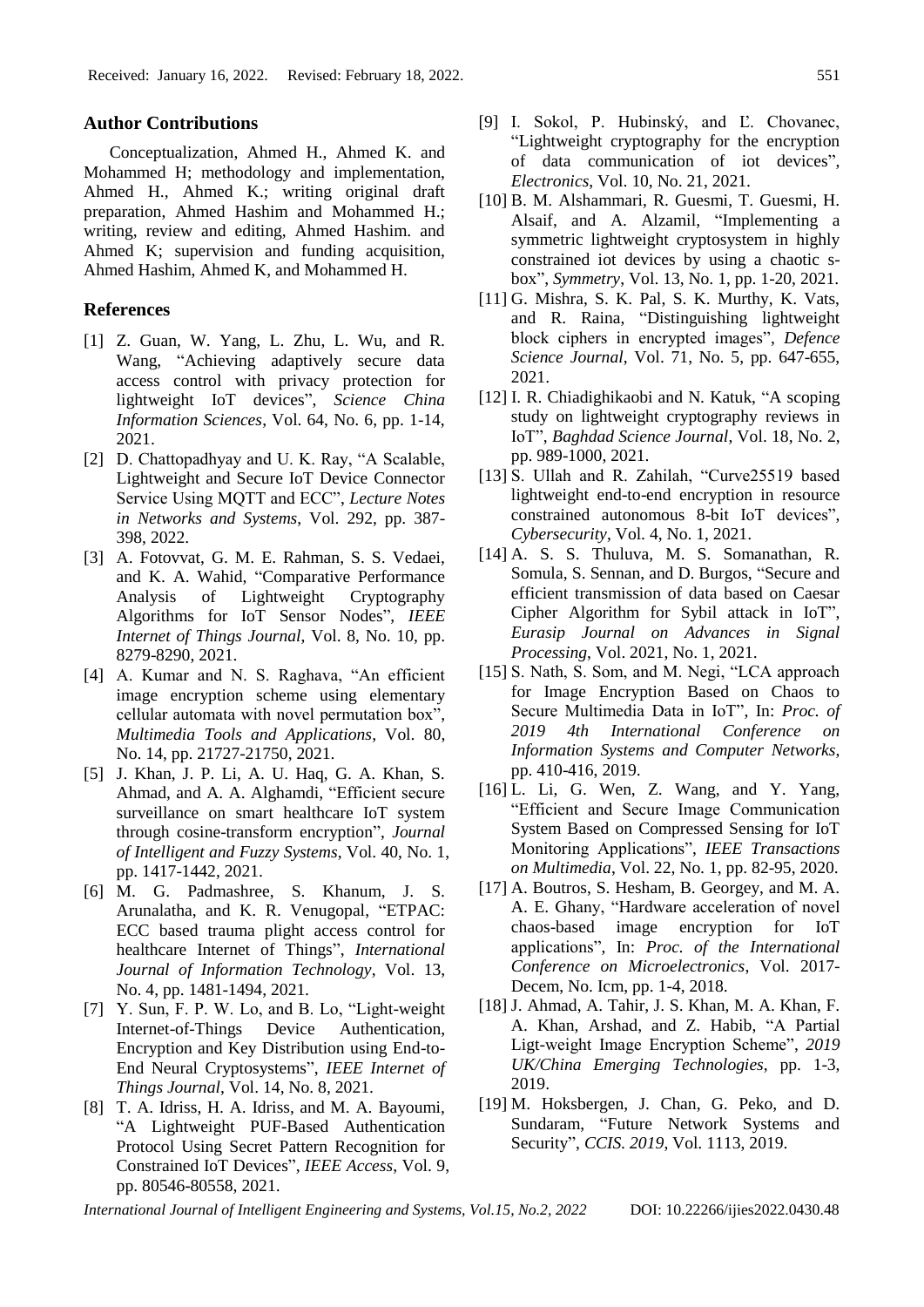- [20] S. K. Das, S. Samanta, N. Dey, and R. Kumar, "Design Frameworks for Wireless Networks", Vol. 82, 2019.
- [21] E. E. G. Guerrero, E. I. González, O. R. L. Bonilla, J. R. C. Valdez, and E. T. Cuautle, "Randomness improvement of chaotic maps for image encryption in a wireless communication scheme using PIC-microcontroller via Zigbee channels", *Chaos, Solitons and Fractals*, Vol. 133, 2020.
- [22] Y. Zhang, A. Chen, Y. Tang, J. Dang, and G. Wang, "Plaintext-related image encryption algorithm based on perceptron-like network", *Information Sciences*, Vol. 526, pp. 180-202, 2020.
- [23] Z. Hua, Z. Zhu, S. Yi, Z. Zhang, and H. Huang, "Cross-plane colour image encryption using a two-dimensional logistic tent modular map", *Information Sciences*, Vol. 546, pp. 1063-1083, 2021.
- [24] G. Cheng, C. Wang, and H. Chen, "A Novel Color Image Encryption Algorithm Based on Hyperchaotic System and Permutation-Diffusion Architecture", *International Journal of Bifurcation and Chaos*, Vol. 29, No. 9, 2019.
- [25] M. Gupta, K. K. Gupta, and P. K. Shukla, "Session key based fast, secure and lightweight image encryption algorithm", *Multimedia Tools and Applications*, Vol. 80, No. 7, pp. 10391- 10416, 2021.
- [26] H. Liu, B. Zhao, J. Zou, L. Huang, and Y. Liu, "A Lightweight Image Encryption Algorithm Based on Message Passing and Chaotic Map", *Security and Communication Networks*, Vol. 2020, 2020.
- [27] S. Janakiraman, K. Thenmozhi, J. B. B. Rayappan, and R. Amirtharajan, "Lightweight chaotic image encryption algorithm for realtime embedded system: Implementation and analysis on 32-bit microcontroller", *Microprocessors and Microsystems*, Vol. 56, pp. 1-12, 2018.
- [28] S. Roy, M. Shrivastava, C. V. Pandey, S. K. Nayak, and U. Rawat, "IEVCA: An efficient image encryption technique for IoT applications using 2-D Von-Neumann cellular automata", *Multimedia Tools and Applications*, Vol. 80, No. 21-23, pp. 31529-31567, 2021.
- [29] R. Gao, S. Li, Y. Gao, and R. Guo, "A lightweight cryptographic algorithm for the transmission of images from road environments in self-driving", *Cybersecurity*, Vol. 4, No. 1, 2021.
- [30] M. J. Saddam, A. A. Ibrahim, and A. H. Mohammed, "A Lightweight Image Encryption

and Blowfish Decryption for the Secure Internet of Things", *4th International Symposium on Multidisciplinary Studies and Innovative Technologies*, 2020.

- [31] K. V. G. Kiran and R. C. Shantharama, "FPGA implementation of a lightweight simple encryption scheme to secure IoT using novel key scheduling technique", *International Journal of Applied Science and Engineering*, Vol. 18, No. 2, pp. 2-11, 2021.
- [32] B. M. Alshammari, R. Guesmi, T. Guesmi, H. Alsaif, and A. Alzamil, "Implementing a symmetric lightweight cryptosystem in highly constrained iot devices by using a chaotic sbox", *Symmetry*, Vol. 13, No. 1, pp. 1-20, 2021.
- [33] Y. Zhang, "The fast image encryption algorithm based on lifting scheme and chaos", *Information Sciences*, Vol. 520, pp. 177-194, 2020.
- [34] M. Zhang, B. Peng, and Y. Chen, "An Efficient" Image Encryption Scheme for Industrial Internet-of-Things Devices", *IoT S and P 2019 - Proceedings of the 2nd International ACM Workshop on Security and Privacy for the Internet-of-Things*, pp. 38-43, 2019.
- [35] S. Pan, J. Wei, and S. Hu, "A novel image encryption algorithm based on hybrid chaotic mapping and intelligent learning in financial security system", *Multimed. Tools Appl.*, Vol. 79, No. 13, pp. 9163-9176, 2020.
- [36] K. Suneja, S. Dua, and M. Dua, "A review of chaos based image encryption", In: *Proc. of 2019 3rd International Conference on Computing Methodologies and Communication*, pp. 693-698, 2019.
- [37] H. Wang, D. Xiao, X. Chen, and H. Huang, "Cryptanalysis and enhancements of image encryption using combination of the 1D chaotic map", *Signal Processing*, Vol. 144, pp. 444-452, 2018.
- [38] S. A. Mehdi and S. J. Muhamed, "Design and Analysis of a Novel Six-Dimensional Hyper Chaotic System", *Al-Mustansiriyah J. Sci.*, Vol. 31, No. 4, pp. 62-71, 2020.
- [39] M. H. Ahmed, A. K. Shibeeb, and F. H. Abbood, "An efficient confusion-diffusion structure for image encryption using plain image related Henon map", *Int. J. Comput.*, Vol. 19, No. 3, pp. 464-473, 2020.
- [40] G. M. Zaslavsky, "The simplest case of a strange attractor", *Physics Letters A*, Vol. 69, No. 3, pp. 145-147, 1978.
- [41] A. S. Mahmood and M. S. M. Rahim, "Novel method for image security system based on improved SCAN method and pixel rotation